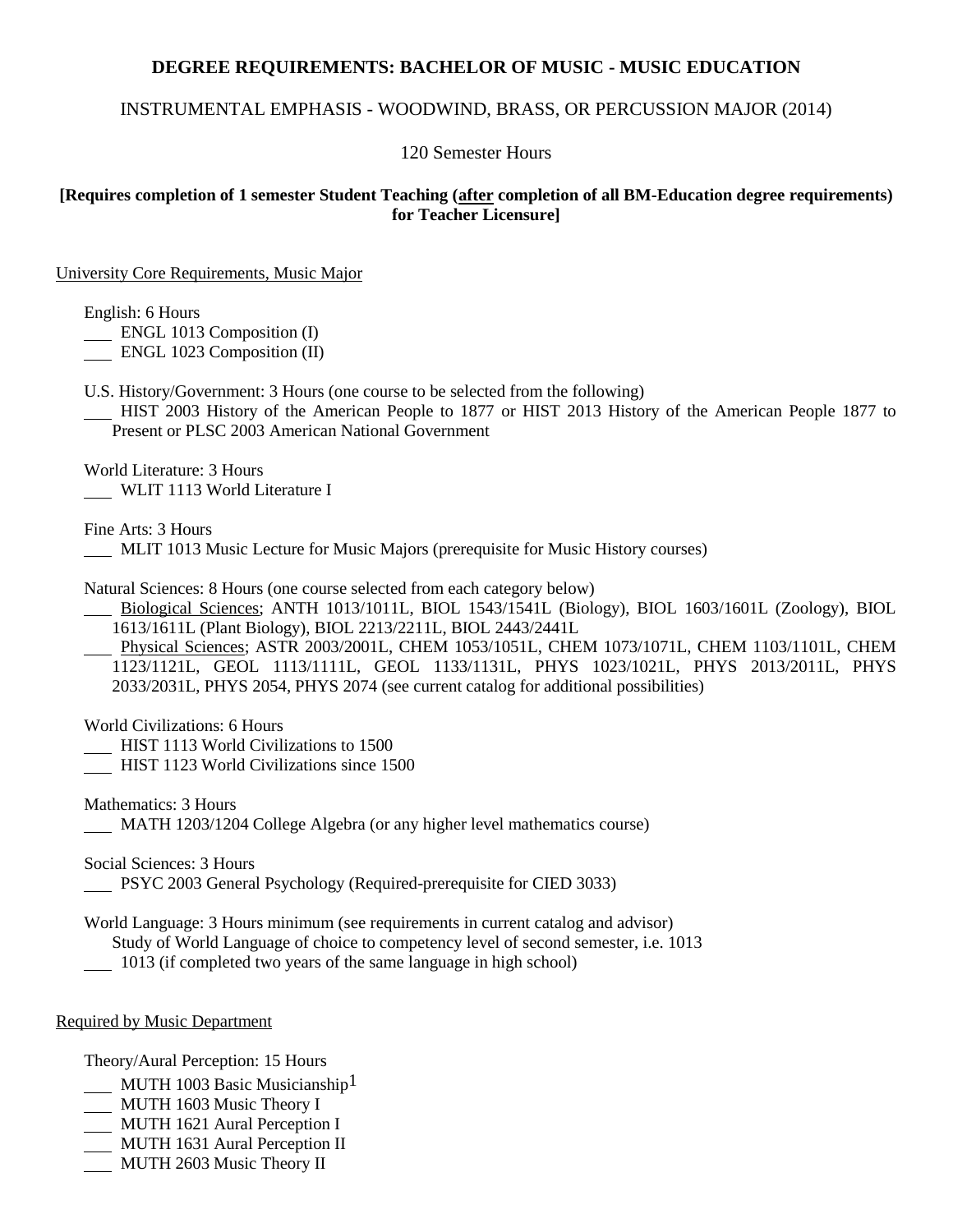- MUTH 2621 Aural Perception III
- MUTH 2631 Aural Perception IV
- MUTH 3613 Form and 20th Century Techniques
- MUTH 4612 Orchestration

Class Piano: 4 Hours2

- MUAC 1221 Piano Class for Music Majors I
- MUAC 1231 Piano Class for Music Majors II
- MUAC 2221 Piano Class for Music Majors III
- MUAC 2231 Piano Class for Music Majors IV

Class Instruments: 8 Hours

- MUAC 1371 Teaching the Beginning Percussionist
- MUED 2532 Class Instruction in Woodwinds Instruments
- MUED 2542 Class Instruction in Brass Instruments
- MUED 2552 Class Instruction in Orchestral String Instruments
- MUED 3911 Classroom Instruments in Music Education

Music Technology: 2 Hours (sophomore standing required for enrollment) **MUAC 2112 Music Technology** 

History/Literature: 6 Hours

- MUHS 3703 History of Music to 1800
- MUHS 3713 History of Music from 1800 to Present

Applied Music (Private):  $14$  Hours<sup>3</sup>

- MUAP 110V (4 hours)
- MUAP 210V (4 hours)
- MUAP 310V (4 hours)
- MUAP 410V (1 hour) taken in conjunction with MUAP 3201
- MUAP 3201 Recital I

Pedagogy: 2 Hours

- MUPD 3801 Conducting I
- MUPD 3811 Conducting Instrumental Music

Ensemble: 8 Hours

- MUEN 1411 Concert Choir is required the first year of residency for all music majors (1 hour)
- MUEN 1441, 2441 Marching Band (2 hours)
- 5 additional MUEN hours to be selected from:

MUEN 3441, 4441, 4941 Marching Band or MUEN 1691, 2691, 3691, 4691, 4861 Wind Ensemble or MUEN 1461, 2461, 3461, 4461,4661 Wind Symphony or MUEN 1511, 2511, 3511, 4511, 4811 Symphonic Band or MUEN 1491, 2491, 3491, 4491, 4691 Concert Band or MUEN 1481, 2481, 3481, 4481, 4681 Campus Band or MUEN 1431, 2431, 3431, 4431, 4631 Symphony Orchestra

### Music Education: 11 hours

- MUED 2012 Introduction to Music Education (prerequisite-sophomore standing)
- MUED 3021 Supervised Practicum in Teaching Musical Skills
- MUED 3833 Music Education in the Elementary School
- MUED 4112 Pedagogy in Music Education<sup>4</sup>
- MUED 4293 Instrumental Methods

Required for admission to internship:

 CIED 3033 Classroom Learning Theory CIED 3023 Survey of Exceptionality